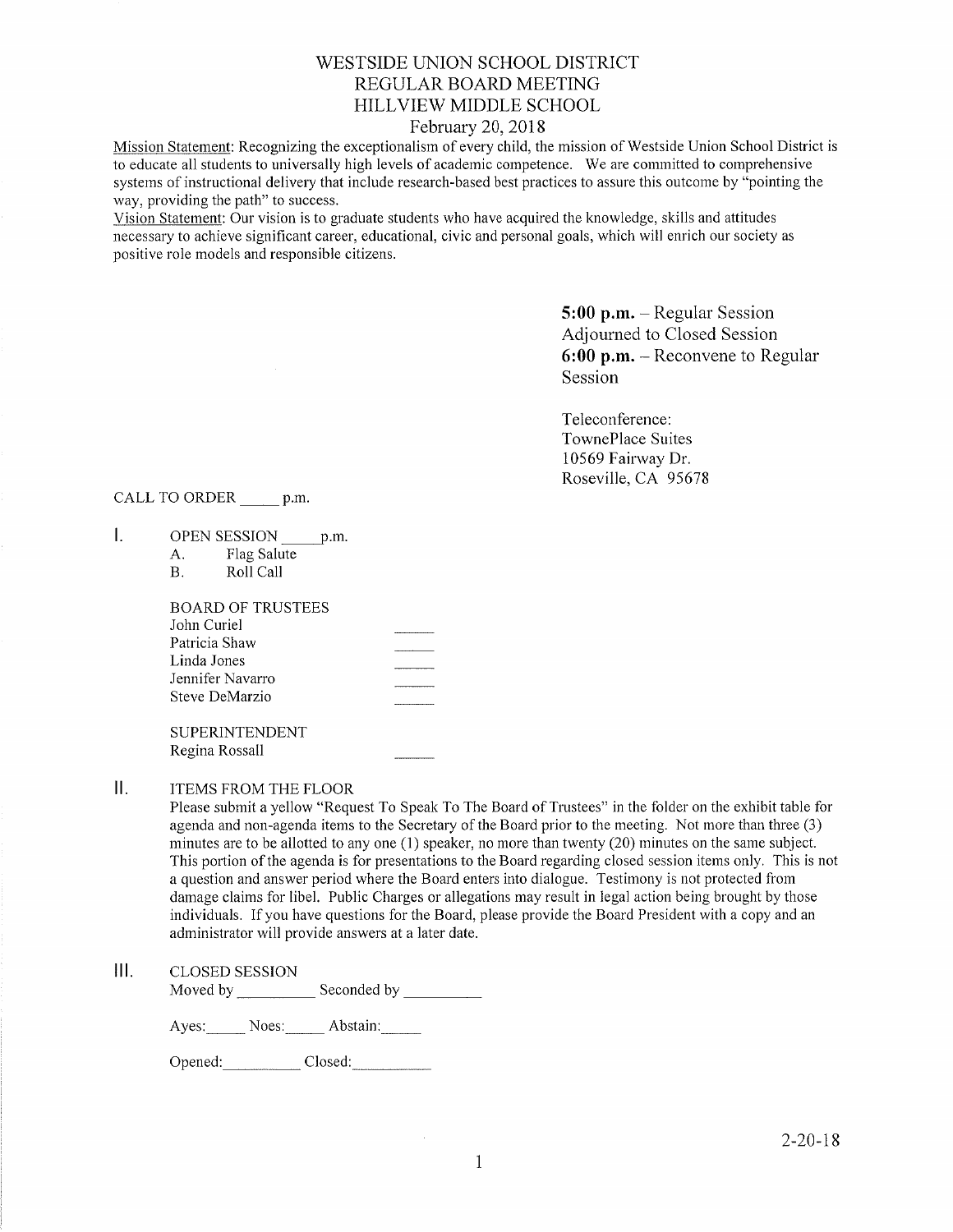- 
- a. Conference with Labor Negotiators (Gov't. Code §54957.6)<br>b. Existing/Anticipated/Pending Litigation (Gov't Code §54956.9) l Case
- c. Conference with Real Property Negotiator
- d. Public Employee Discipline/Dismissal/Release/Appointment (Gov't Code 954957)
- e. Pupil Personnel (Ed Code 35146 and 48918) 2 Cases
- IV RECONVENE TO OPEN SESSION AT p.m.
- $V_{\perp}$ REPORT OF CLOSED SESSION ACTION

#### VI PRESENTATIONS

- A. Site Presentations and Employee Recognitions
	- . Anaverde Hills
	- . Child Nutrition
	- . Westside Academy

#### HEARING SESSION/STAFF REPORTS vil

- 
- 
- A. Board Comments<br>
B. Staff Reports<br>
1. Assistant Superintendent Administrative Services<br>
2. Assistant Superintendent Educational Services<br>
3. Deputy Superintendent<br>
4. Superintendent
	-
	-
	-

#### PERSONAL APPEARANCES vilt.

- 
- A. Westside Union Teachers Association Representatives<br>
B. California School Employees Association Representatives<br>
C. Parent Teacher Association Representatives<br>
D. West Antelope Valley Educational Foundation Representati
- 
- 

#### ITEMS FROM THE FLOOR IX

Please submit a yellow "Request To Speak To The Board of Trustees" in the folder on the exhibit table for agenda and non-agenda items to the Secretary of the Board prior to the meeting. Not more than three (3) minutes are to be allotted to any one  $(1)$  speaker, no more than twenty  $(20)$  minutes on the same subject. This is not a question and answer period where the Board enters into dialogue. Testimony is not protected from damage claims for libel. Public Charges or allegations may result in legal action being brought by those individuals. If you have questions for the Board, please provide the Board President with a copy and an administrator will provide answers at a later date.

X. PUBLIC HEARING None

#### XI BUSINESS SESSION

- A. Organizational/Govemance 1. Agenda
	-

Moved by \_\_\_\_\_\_\_\_\_\_\_\_\_ Seconded by

To approve the Agenda of the Regular Meeting of February 20,2018

Ayes; Noes: Abstain:

Goal #

Iteml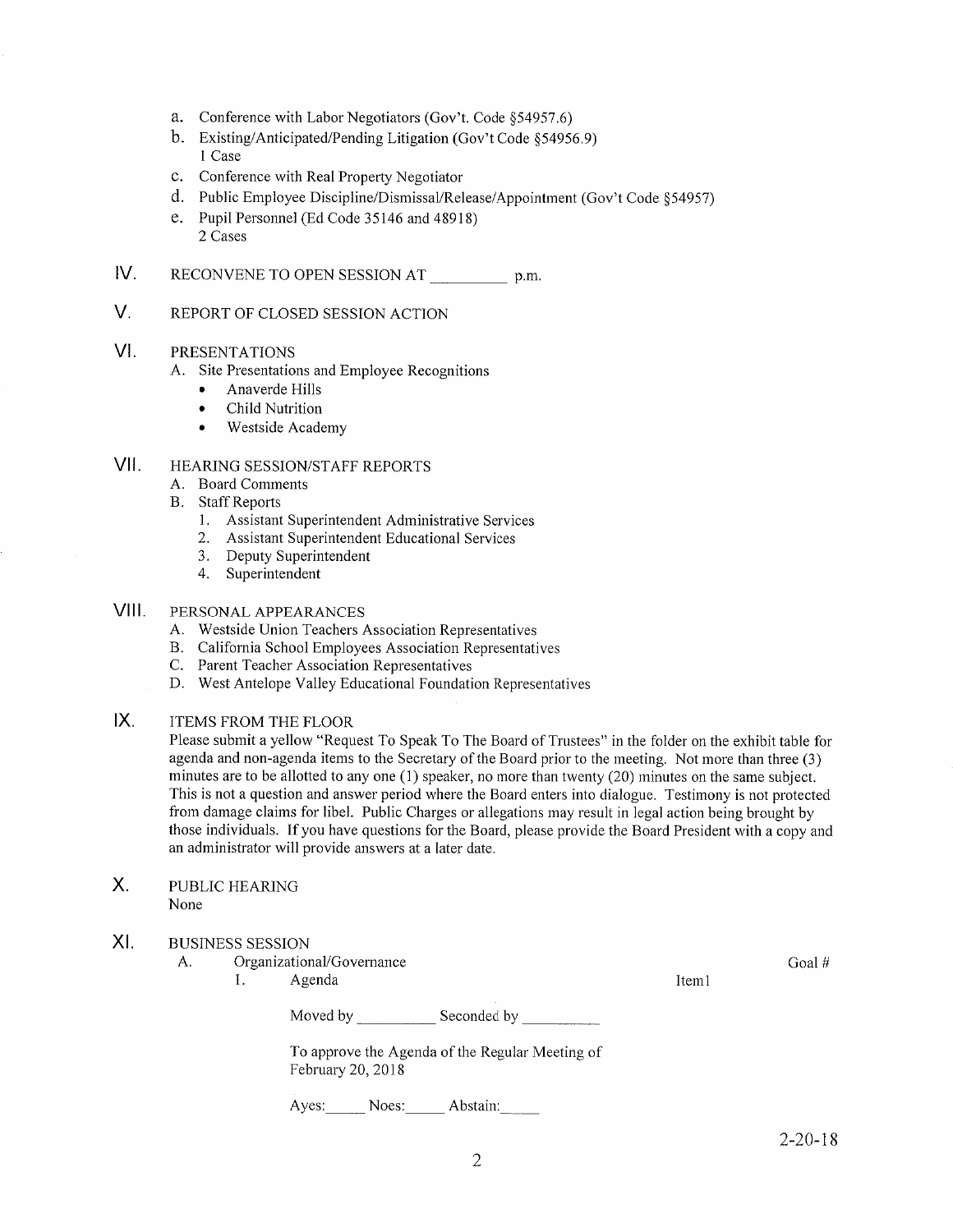Actions proposed for the Consent Calendar, are items with adopted policies and approved practices of the District and are deemed routine in nature. They will be acted upon in one motion, without discussions, unless members of the Board request an item's removal. The item will then be removed from the motion to approve and after the approval of the consent agenda the item(s) will be heard.

2. Consent a. Minutes of the Regular Meeting on January 30, 2018<br>b. Fundraising Authorizations c. Williams Uniform Complaint Quarterly Report d. Personnel Report e. Purchase Orders f. Consultant/Contract Schedule g. Conference/Workshop Schedule Moved by Seconded by Interdistrict Attendance Agreement between Westside Union School District and Lancaster School District Item 3 Ayes: Noes: Abstain: Moved by \_\_\_\_\_\_\_\_\_\_\_\_\_ Seconded by Aves: Noes: Abstain: Approval of the Consent Items as presented Approval of the Interdistrict Attendance Agreement between Westside Union School District and Lancaster School District

#### CSBA Delegate Assembly Election  $\overline{4}$ .

- . Steven P. DeMarzio
- Stacy Dobbs

3.

• Nancy R. Smith

Moved by Seconded by

Approval of the election of the state of the state of  $\alpha$ , and  $\alpha$ for CSBA Delegate Assembly Region 22.

Ayes: Noes: Abstain:

5. Board Policy and Administrative Regulation 1230, School- Item <sup>5</sup> Connected Organizations

Moved by Seconded by

Items  $2a - 2g$  Goal #

Item 4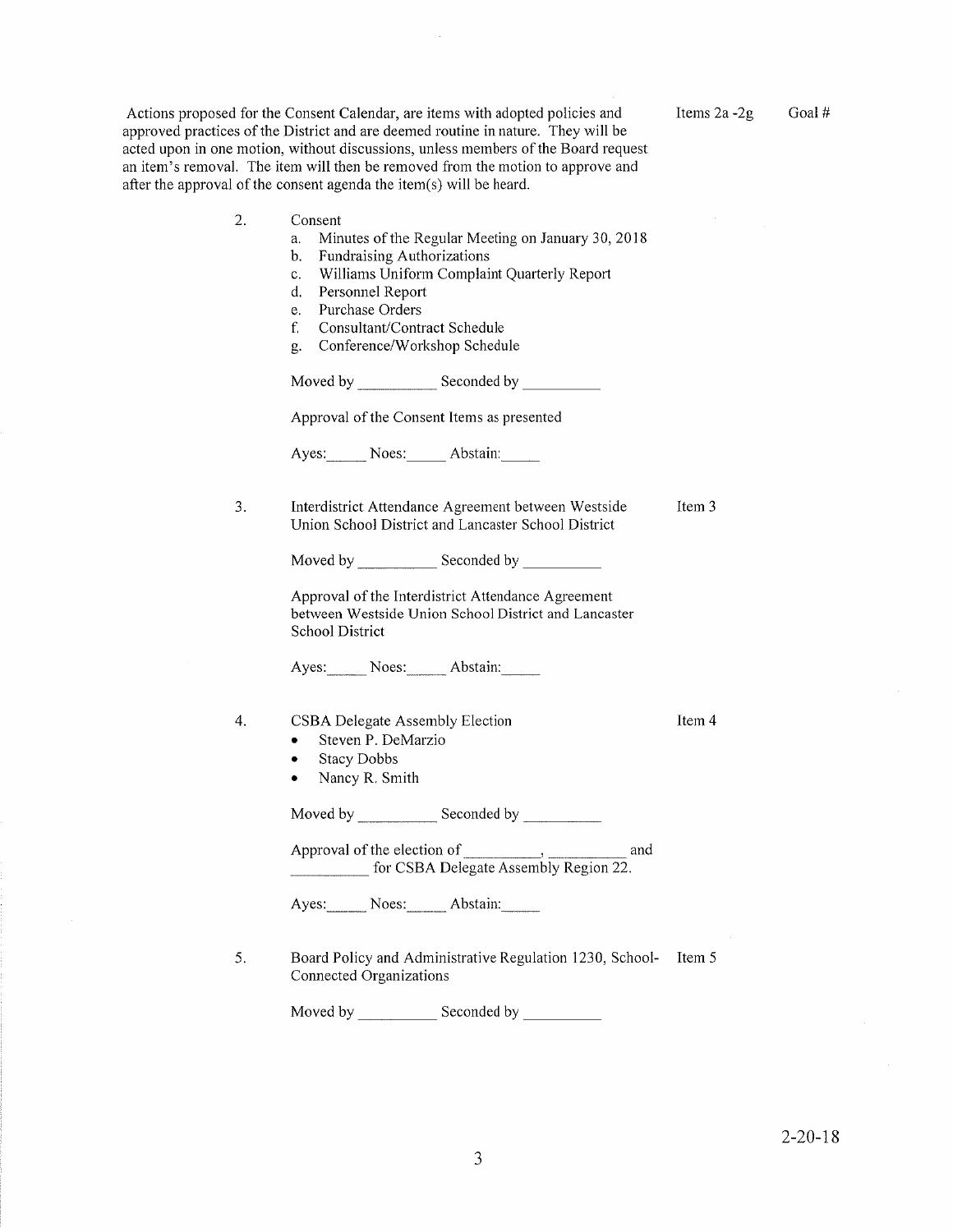|    |    | Approval of the first reading of Board Policy and<br>Administrative Regulation 1230, School-Connected<br>Organizations                                                                                                                                                                           |        |
|----|----|--------------------------------------------------------------------------------------------------------------------------------------------------------------------------------------------------------------------------------------------------------------------------------------------------|--------|
|    |    | Ayes: Noes: Abstain:                                                                                                                                                                                                                                                                             |        |
|    | 6. | Discussion Item<br>Governance<br>$\bullet$                                                                                                                                                                                                                                                       | Item 6 |
| В. | 7. | <b>Educational Services</b><br>Consolidated Application Reporting System Winter Data<br>Collection                                                                                                                                                                                               | Item 7 |
|    |    |                                                                                                                                                                                                                                                                                                  |        |
|    |    | Approval of the Consolidated Application Reporting<br>System Winter Data Collection                                                                                                                                                                                                              |        |
|    |    | Ayes: Noes: Abstain:                                                                                                                                                                                                                                                                             |        |
|    | 8. | Support Personnel Accountability Report Cards (SPARCs)<br>for:<br>Anaverde Hills<br>۰<br>Esperanza<br>٠<br>Hillview<br>٠<br>Quartz Hill<br>٠<br>Sundown<br>٠<br>Valley View<br>٠                                                                                                                 | Item 8 |
|    |    | Moved by _________________ Seconded by ______________                                                                                                                                                                                                                                            |        |
|    |    | Approval of the Support Personnel Accountability Report<br>Cards (SPARCs)<br>Ayes: Noes: Abstain:                                                                                                                                                                                                |        |
|    |    |                                                                                                                                                                                                                                                                                                  |        |
|    | 9. | Comprehensive District and School Safety Plans for:<br>Anaverde Hills<br>Cottonwood<br>$\bullet$<br>Del Sur<br>$\bullet$<br>Esperanza<br>٠<br>Gregg Anderson<br>٠<br>Hillview<br>$\bullet$<br>Joe Walker<br>۰<br>Leona Valley<br>۰<br>Quartz Hill<br>٠<br>Rancho Vista<br>Sundown<br>Valley View | Item 9 |

 $\bullet$ District Office Goal #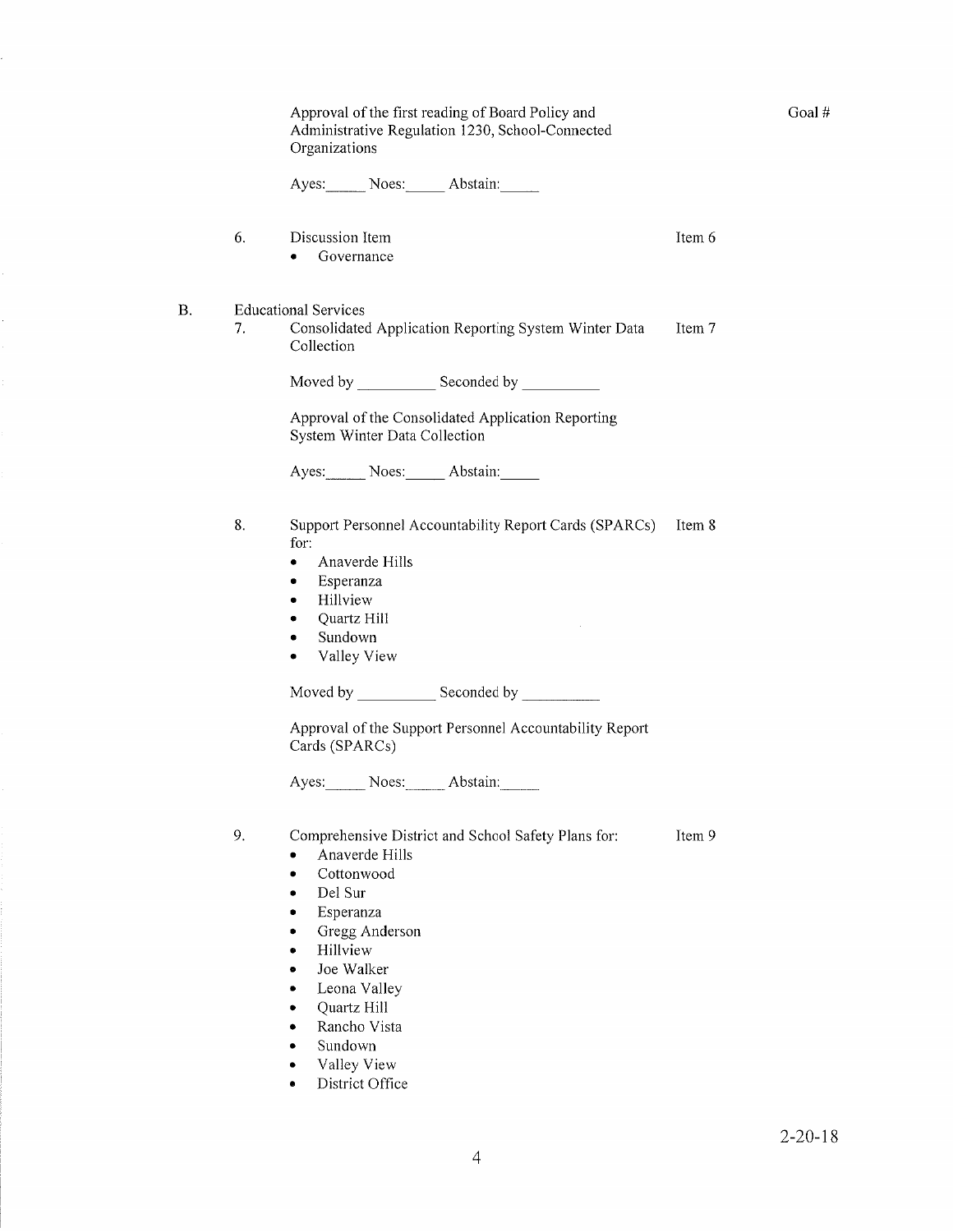Moved by Seconded by

Approval of the Comprehensive District and School Safety Plans

Ayes: Noes: Abstain:

c.

Item 10 Personnel<br>10. Memorandums of Understanding between Westside Union School District and Westside Teachers Association WUTA:

- 18-14, To Correct Martin Luther King Holiday and Change Minimum Day
- . 18-15, Change Targeted Staff Meeting for Joe walker

Moved by \_\_\_\_\_\_\_\_\_\_\_\_\_ Seconded by

Approval of the memorandums of Understanding between Westside Union School District and Westside Teachers Association (WUTA)

D. Business

]l.

2016-17 Developer Fee Annual Report

Moved by \_\_\_\_\_\_\_\_\_\_\_\_\_ Seconded by

Approval of the 2016-17 Developer Fee Annual Report

Ayes: Noes: Abstain

#### XII. INFORMATION SESSION

- A. Items From The Floor Continued<br>B. Dates to Remember:<br>1. Regular Meeting on March 6, 2018<br>2. Regular Meeting on March 20, 2018<br>C. Board Comments Continued
- -
	-
- 
- NEW BUSINESS Future Board Meeting Items xilt
- XIV. CLOSED SESSION - Continued
- $XV_{\cdots}$ RECONVENE TO OPEN SESSION at p.m.
- XVI. REPORT OF CLOSED SESSION ACTION

### XVII ADJOURNMENT

There being no further business to come before the Board, the regular meeting of February 20, 2018, is adjourned at \_\_\_\_\_\_\_\_\_\_ p.m. by the Board President.

Item <sup>1</sup><sup>1</sup>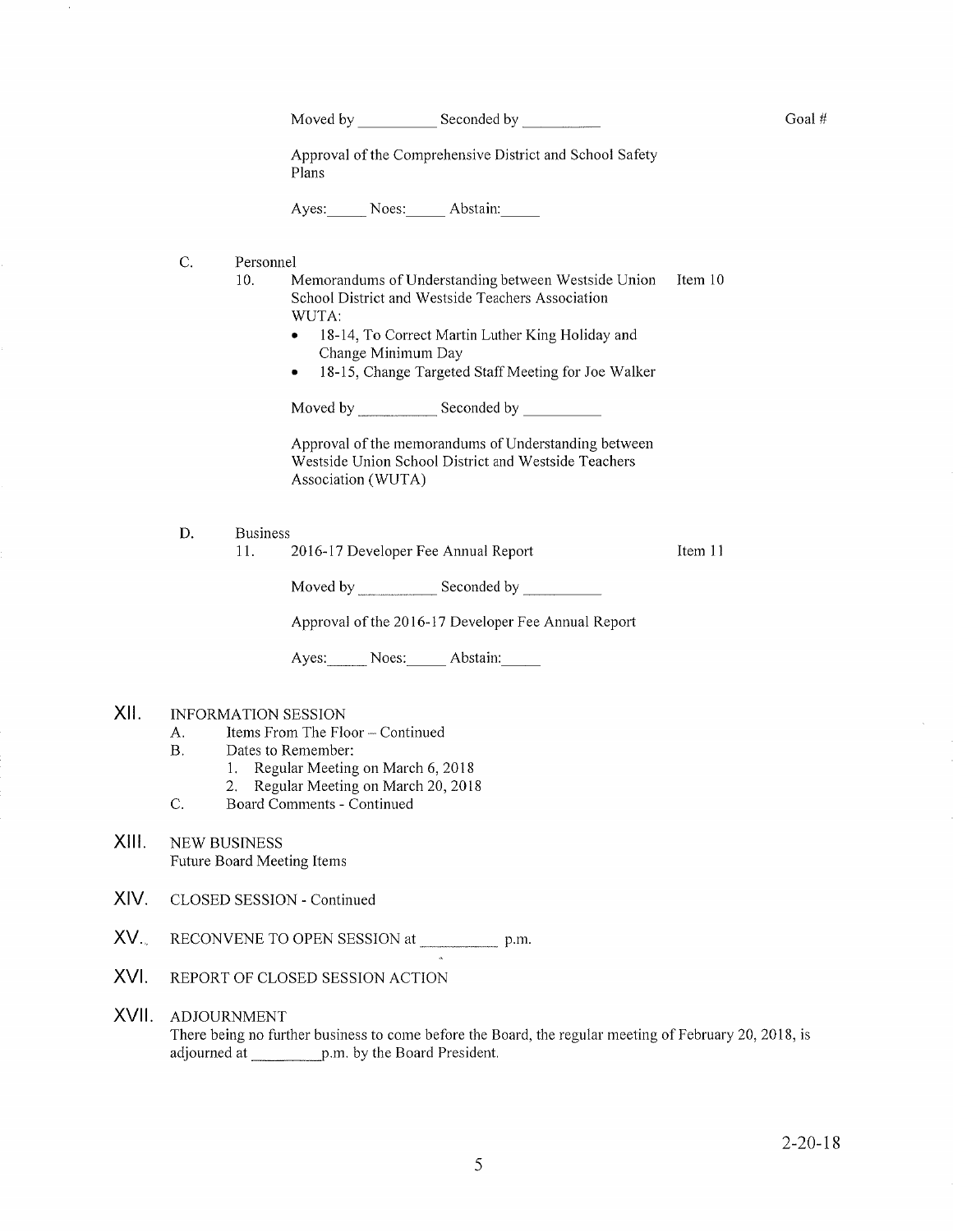In compliance with the Americans with Disabilities Act, if you need special assistance to access the Board meeting room or to otherwise participate at this meeting, including auxiliary aids or services, please contact Tonya Williams at (661) 722-0716. Notification at least 48 hours prior to the meeting will enable the District to make reasonable arrangements to ensure accessibility to the Board meeting room.

Any writings or documents that are public records and are provided to a majority of the governing board regarding an open session item on this agenda will be made available for public inspection on the District Web Site, www.westside.kl2.ca.us or in the District Office located at 41914 50<sup>th</sup> St. West, Quartz Hill, CA 93536 during normal business hours  $(8:00$  a,m.  $-4:00$  p,m.).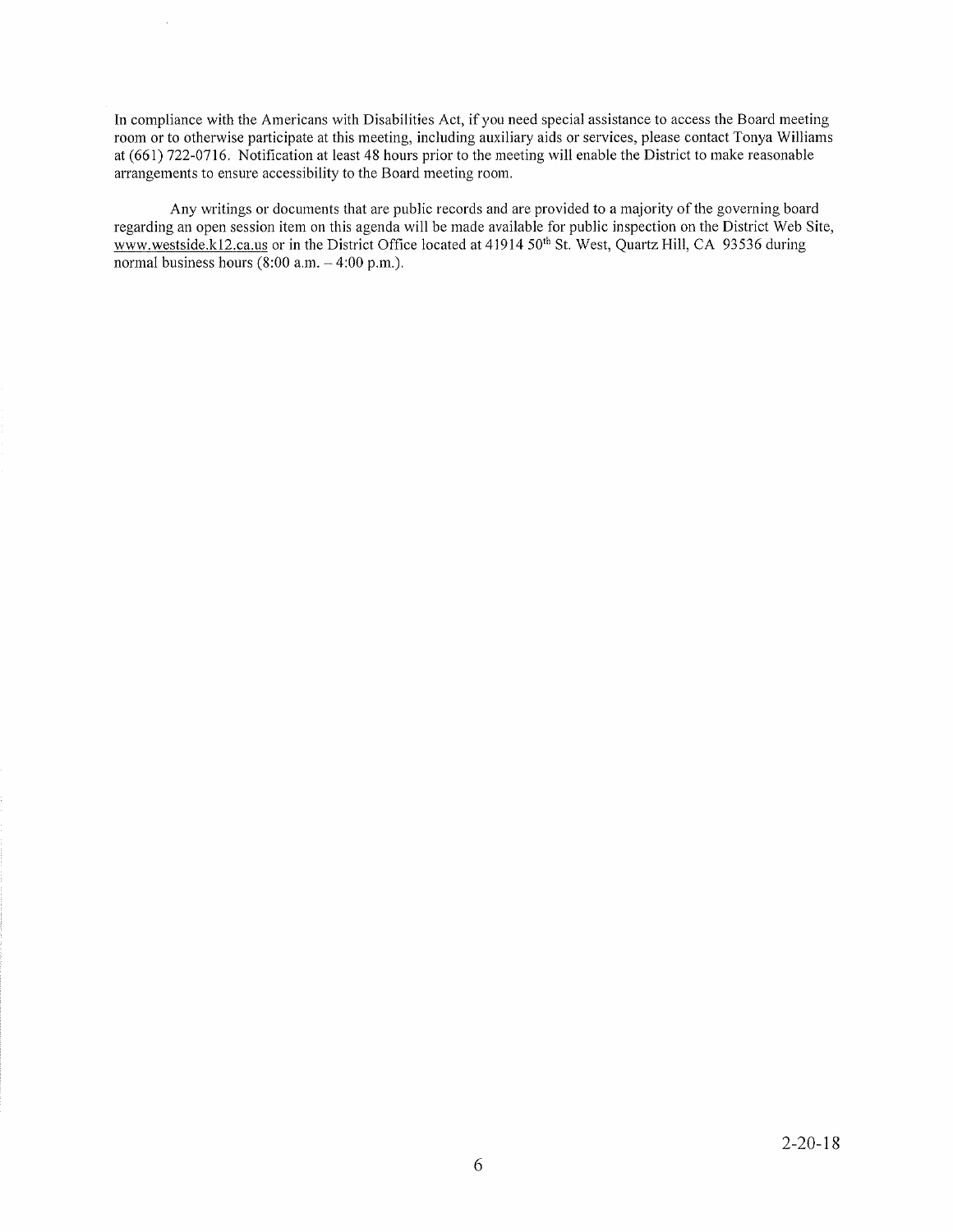# Core Beliefs and Board Goals 2017-2018

# The District uses data to create a learning-oriented culture for both staff and students which defines success in terms of improvement and progress.

- WE BELIEVE THAT OUR TEACHERS AND STAFF ARE OUR MOST VALUABLE ASSETS 1. AND RESOURCES
- 2. WE OPERATE WITH TRANSPARENCY, TRUST AND INTEGRITY, GOVERNING IN A DIGNIFIED, PROFESSIONAL MANNER, TREATING EVERYONE WITH CIVILITY AND **RESPECT**

### WE ARE ABSOLUTELY COMMITTED TO PROVIDING A SAFE, DISTINGUISHED AND 3. ENGAGING LEARNING ENVIRONMENT THAT ENSURES ALL STUDENTS LEARN TO THEIR HIGHEST POTENTIAL

- èp A. Build the capacity of board and district staff in developing and monitoring data related to goals and priorities specifically in the area of cultural responsiveness and educational equity
- $\hat{\epsilon}$  B. A key concern and priority for this governing board is improving the accuracy and consistency of grading which should measure what students know, as they play a crucial role in every aspect of students' academic lives and future lives as global citizens. Areas of concern are: 1) Grades reflect progressive and mastery of content. 2) They are predictable and understood by parents and third parties. 3) That non-academic factors are graded separately. 4) The system adopted is not overwhelming for teachers.
	- ❖ Annual Report by Educational Services

### WE ARE ABSOLUTELY COMMITTED TO PROVIDING THE NECESSARY FACILITIES TO MEET THE HOUSING AND EDUCATION NEEDS OF OUR CHANGING STUDENT POPULATION AND A VISION THAT PROMOTES AND SUPPORTS THEIR FUTURE 4.

- èp A. Continue the Cottonwood Elementary School modemization
- èp B. Receive annual updates to the District's Facilities Master Plan while exploring and securing options to finance the plan.
- èp C. Continue to implement sustainable clean energy programs that promote the long-term wellbeing of both the District's finances and the environment.
	- $\triangle$  Annual Report by Business Services

#### WE ARE FISCALLY TRUSTWORTHY AND DEDICATED TO RESPONSIBLE FINANCIAL ÄCCOUNTABILITY 5.

#### WE BELIEVE IN AND PROMOTE PARENT AND COMMUNITY INVOLVEMENT IN WESTSIDE UNION SCHOOL DISTRICT 6.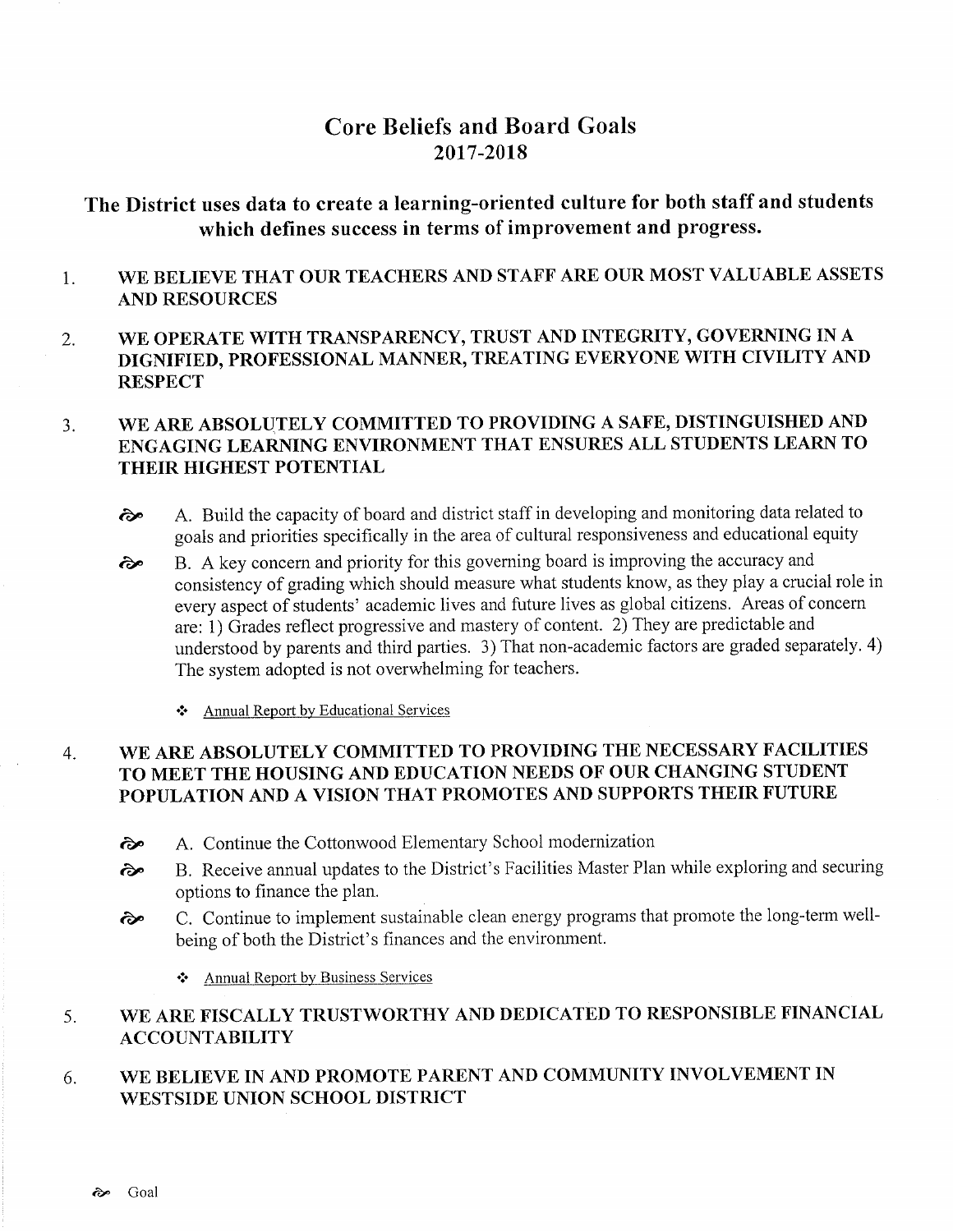# <sup>2011</sup>-2018 Board Expectations

# The District uses data to create a learning-oriented culture for both staffand students which defines success in terms of improvement and progress.

## 1. WE BELIEVE THAT OUR TEACHERS AND STAFF ARE OUR MOST VALUABLE ASSETS AND RESOURCES

## EXPECTATIONS:

- a. Provide staff development to enable employees in a job classifications to maintain and improve their skills to meet stated goals of the Board to meet the needs of students. Continuously monitor and re-evaluate formula-driven staffing levels that adequately address student ratios and campus<br>needs for all classifications of employees (classified, certificated, confidential, and administration)
- b. Maintain and monitor administrative training programs to enable existing staff to become administrators or to increase the skills of current administrators to assume increasing levels of responsibility in the future as well as immediately assisting with the reduction of attendance issues, traffic safety and student discipline at all school sites. Create programs that enable classified employees who want to become teachers to obtain the necessary information to do so, and work with the CSEA Board to make sure members know about contractual benefits available when taking college classes. As grants become available to help classified employees become teachers, apply for any for which the District is eligible.
- c. Provide ongoing recognition for school achievement, program deveìopment, i.e., Califomia Gold Ribbon, Golden Bell, Employee of the Year, and Program Innovation: Joe Walker STEALTH, Gregg Anderson Academy, The IDEA Academy at Cottonwood, Westside Academy and Hillview 6<sup>th</sup> Grade Academy
- d. Continue a long-term plan to provide total compensation for all positions within the district that is competitive with the surrounding Antelope Valley elementary school districts<br>Provide ongoing training to ensure a safe work place for all employees
- 
- e. Provide ongoing training to ensure a safe work place for all employees **holds an** Provide ong term post-<br>f. As funds are available revenues will be placed in a separate account to pay for long term postemployment benefits
	- a. a. d & e Annual Report by Human Resources<br>b. b & c Annual Report from Superintendent
	-
	- c. f Annual Report by Business Services

# 2. WE OPERATE WITH TRANSPARENCY, TRUST AND INTEGRITY, GOVERNING IN A DIGNIFIED, PROFESSIONAL MANNER, TREATING EVERYONE WITH CIVILITY AND RESPECT

### EXPECTATIONS

- a. Continue to improve the knowledge level of trustees through ongoing training, participation in political actions that influence improved funding and legislation for educational programs, and programs of independent study. AIl Board Members will attend the CSBA Annual Education Conference, with a report of sessions attended at a future Board Meeting, and receive a Masters in Governance certification
- b. The board will initiate the annual process for self-evaluation in June
- 
- c. Annually set objectives to meet the goals of the district in June<br>d. Continue to improve working relationship with employee unions to enable communications that enhance the overall well-being of the district including all employees
- e. A public-friendly version of the three major budget reports of the year shall be posted on the website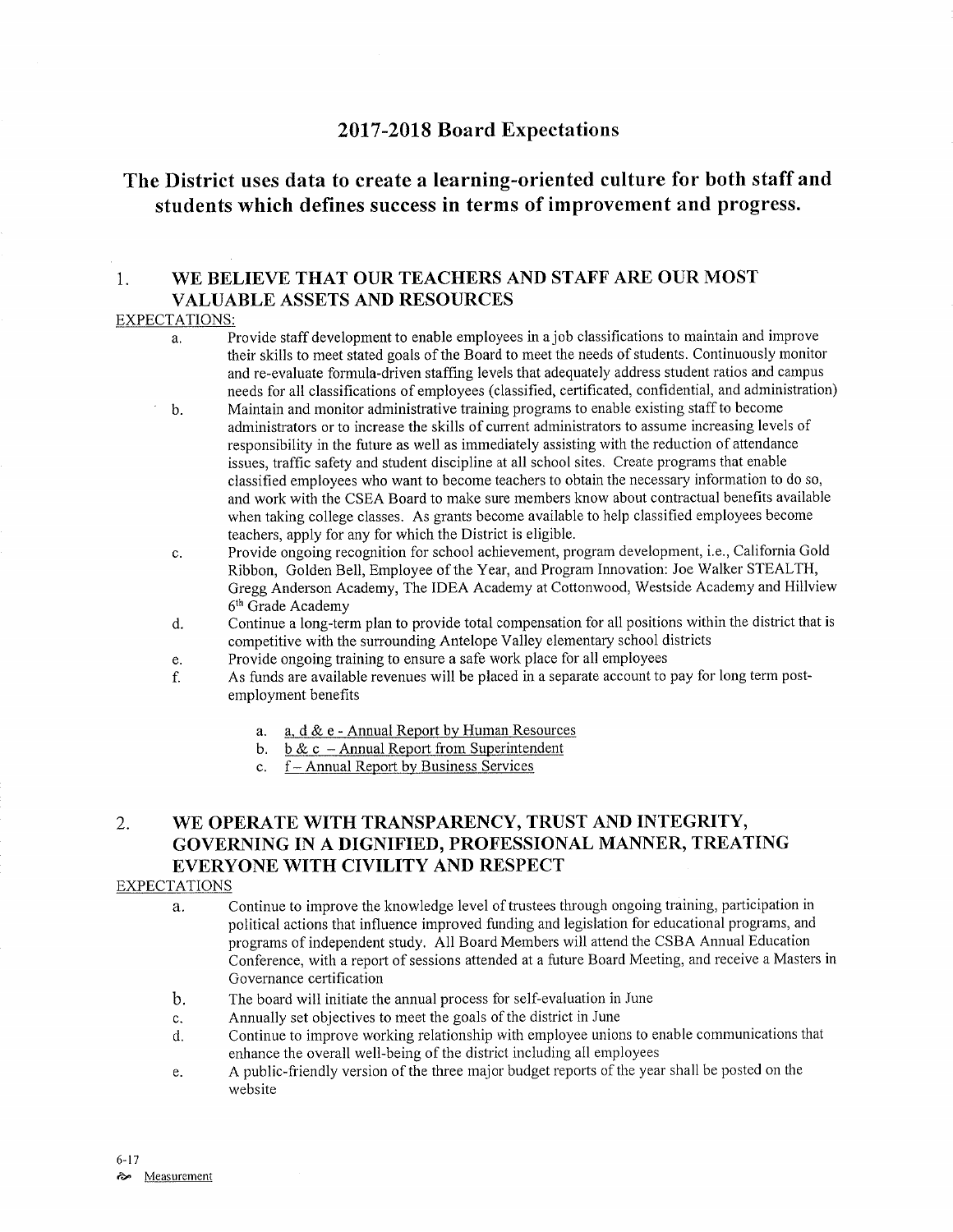# 3. WE ARE ABSOLUTELY COMMITTED TO PROVIDING A SAFE, DISTINGUISHED AND ENGAGING LEARNING ENVIRONMENT THAT ENSURES ALL STUDENTS LEARN TO THEIR HIGHEST POTENTIAL

### EXPECTATIONS:

- a. Staffwill monitor comprehensive plans for improving student achievement including the Local Control Accountabiliry Plan (LCAP) and the Comprehensive Safety Plans including the sections
- b. All students will receive rigorous and effective instruction, support and intervention that afford equitable access to a high quality educational experience in an environment that nurtures critical thinking, communication, collaboration, creativity and social responsibility.
- c. Teachers will use research-based best practices to design and deliver instruction, which addresses the knowledge, concepts and skills outlined in the State Standards. Teachers will design Iessons that actively engage the minds of all learners with that which is to be learned. Learning objectives that describe what students will be able to do successfully and independently at the end of each lesson will be clearly articulated. Formative assessment will be used to guide and inform instruction. Summative assessment will be used to measure student learning.
- d. Professional Development will be aligned to improve student outcomes. Data will be collected to substantiate growth in student achievement.

# 4. WE ARE ABSOLUTELY COMMITTED TO PROVIDING THE NECESSARY FACILITIES TO MEET THE HOUSING AND EDUCATION NEEDS OF OUR CHANGING STUDENT POPULATION AND A VISION THAT PROMOTES AND SUPPORTS THEIR FUTURE

### **EXPECTATION**

a. Monitor and maintain high-quality information technology systems throughout the Disfrict

# 5. WE ARE FISCALLY TRUSTWORTHY AND DEDICATED TO RESPONSIBLE FINANCIAL ACCOUNTABILITY

### EXPECTATIONS:

- a. Continue to decrease encroachment of general funds by Special Education<br>b. Continue to update and implement the adopted Technology Plan<br>c. Continue to increase operational efficiency
- 
- 
- c. Continue to increase operational efficiency<br>
d. Citizens Oversight Committee will hold required meetings<br>
e. Set budget priorities based on the goals of the District
- 
- e. Set budget priorities based on the goals of the District ending the state in Support and retain partnerships that have a mutual priority to maximize the available dollars for improving programs for students<br>Maintain student Average Daily Attendance to exceed 96% percent.
- 
- g. Maintain student Average Daily Attendance to exceed 96% percent.<br>h. Senior Staff to hold twice-yearly fiscal status updates at employee work locations in order to educate and inform our stakeholders
- i. Maintain a financially responsible, positive District budget for the current year and two out years in order to preserve Westside's financial solvency, educational programs and the continued payment of employee salaries.
	- 8 Annual ADA Report by Business Services
	- $\lambda$  a, b, c, d, e, f, h & i Budget Presentations by Business Services